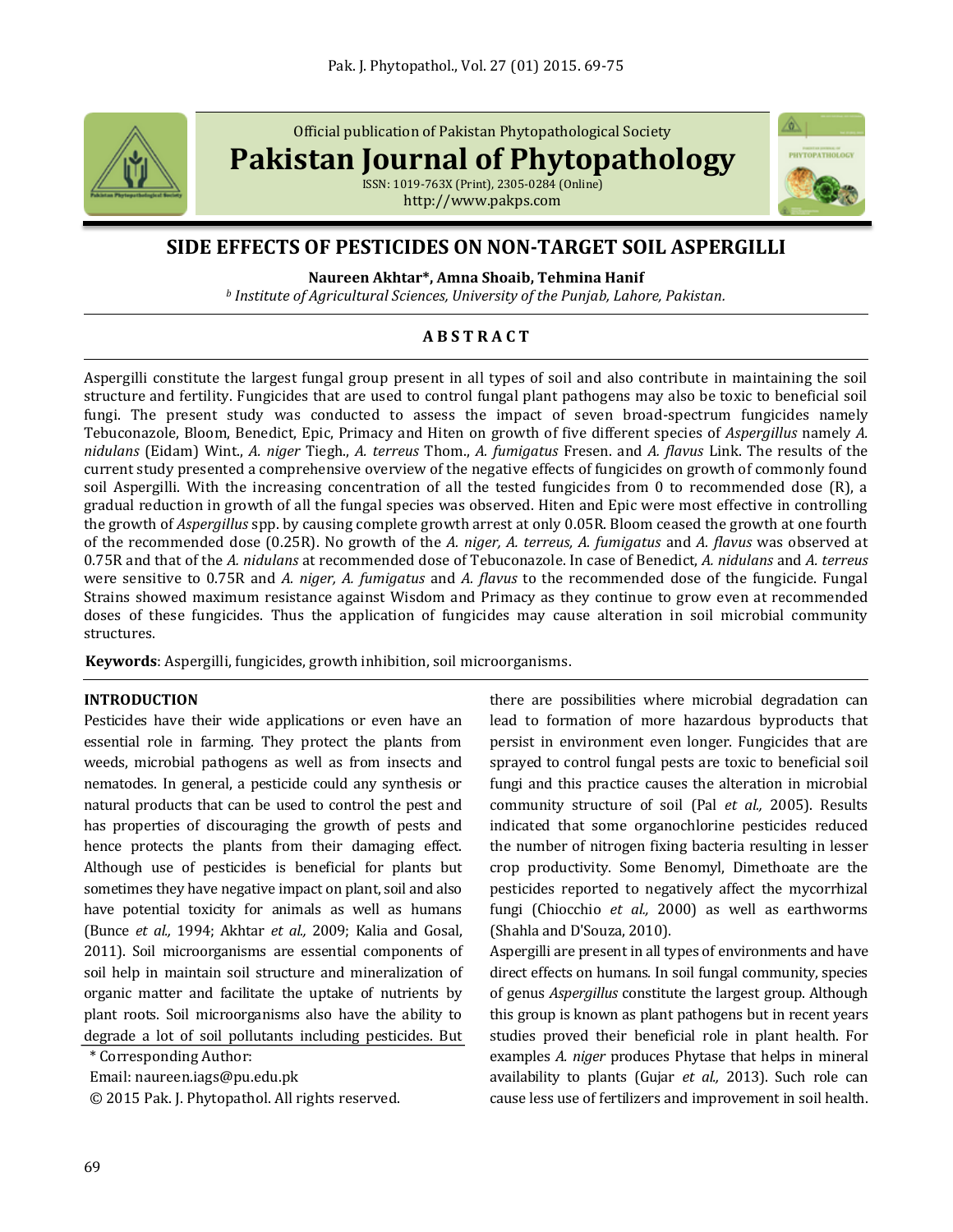In another study, *A. awamori* is known to produce growthpromoting hormone, Indole acetic acid (Mittal *et al*., 2008). The objective of the present study was to evaluate the negative impact of generally used broad spectrum fungicides on the soil microbial community.

# **MATERIALS AND METHODS**

**Procurement of fungus cultures:** Five different fungal species belonging to Genus *Aspergillus* viz., *A. nidulans*, *A. niger*, *A. terreus*, *A. fumigatus* and *A. flavus* isolated from the field soils were acquired from First Fungal Culture Bank of Pakistan (FCBP), Institute of Agricultural Sciences University of the Punjab, Lahore, Pakistan. Cultivation of fungal spores was carried out on Malt Extract Agar (MEA) medium (2% w/v). Fungi were maintained on MEA slants and made fresh on petriplates when required.

**Laboratory bioassays:** Experiments were performed to study qualitative effect of six different fungicides on growth of *Aspergillus* spp. Initially, 0.25R, 0.5R, 0.75R and R doses of fungicides from the commercial formulation listed in Table 1 were evaluated for their efficacy to inhibit the growth of test fungi. However in case when the fungal growth was prevented at 0.25R further lower concentrations were applied until minimum inhibition concentration (MIC) achieved. Growth trials were performed on malt extract agar (MEA) growth medium (Dhingra and Sinclair, 1993) amended with different doses of fungicides to evaluate the resistance or sensitivity of the test fungi to a particular fungicide.

Growth medium was prepared in 250 conical flasks and each flask contains 100 ml of media. After sterilization by autoclaving at 121 °C and 103 kPa, media was cooled down at room temperature and appropriate amount of fungicide was added to the desired concentration. All procedures were carried out in the laminar air flow chamber to avoid the microbial contamination.

*Aspergillus* strains were revived from MEA slants preservation by growth on fresh media Petri plates for one week at 25 ºC. Inoculum was prepared by harvesting the spores in saline Tween 80  $(0.9\%$  (w/v) NaCl,  $0.1\%$ Table 1. List of fungicides used in the current study.

 $(v/v)$  Tween 80). The spore suspensions were kept refrigerated until further use in growth assays. An aliquot of 5 µL of the spore inoculum was used for inoculation. Each strain of *Aspergillus* was inoculated in the replicate of four and inoculum of five species of *Aspergillus* was given on the same Petri plate. Each treatment of fungicide was made in triplicates to avoid any confusion in studying growth responses. The Petri plates were incubated at 25  $°C \pm 2$  for 3 days. Control treatments were prepared without addition of fungicides in the growth medium.

Growth response of test fungi to each fungicide was scored as:

**(−):** No growth.

**(+):** Cells growing normal similar to the non-treated strain

**(+/−):** Minimal (intermediate or poor) growth

Number of increasing + actually denote to better growth. Photographs of all Petri plates were taken for data presentation.

#### **RESULTS**

Current study was conducted to assess the effect of six fungicides viz. Bloom, Hiten, Epic, Wisdom, Benedict and Tebuconazole on growth of five different species of *Aspergillus* viz. *A. nidulans*, *A. niger*, *A. terreus*, *A. fumigatus* and *A. flavus*. A range of recommended dose of each fungicide was selected to study growth inhibition until MIC achieved.

The effect of fungicides on five different *Aspergillus* species was investigated by evaluating and comparing their phenotypic response to individual fungicide. Hiten and Epic appeared most toxic fungicides for all strains (Figure 1 and 2). All *Aspergillus* spp. except *A. fumigatus*  exhibited similar growth inhibition response to both Hiten and Epic. Complete cessation of *A. fumigatus* was observed on 0.04R of Hiten while rest of the fungi failed to grow at 0.05R (Table 2 and 3). The growth of rest of the fungal species was completely inhibited by 0.05R of the recommended Hiten and Epic that showed the high efficacy of these fungicides against the *Aspergillus* species.

| Sr. No | <b>Brand</b>       | Active Ingredient | Chemical family        | Dose/(100 L water) |
|--------|--------------------|-------------------|------------------------|--------------------|
|        | Bloom 25 EC        | Myclobutanil      | Triazoles              | $40 \text{ mL}$    |
| 2      | Hiten 50 SC        | Fentin Hydroxide  | Triphenyltin compounds | $250 \text{ mL}$   |
| 3      | Epic $12.5$ SC     | Epoxiconazole     | Triazoles              | $160$ mL           |
| 4      | Wisdom 80 WDG      | Fosetly-aluminium | Ethyl phosphonates     | 250 g              |
|        | Benedict 50 EC     | Iprobenfos        | Organophosphate Ester  | $200$ mL           |
| 6      | Tebuconazole 6% ME | Tebuconazole      | Triazoles              | 750 mL             |
|        | Primacy 25 SC      | Azoxystrobin      | Azoxystrobin           | 180 mL             |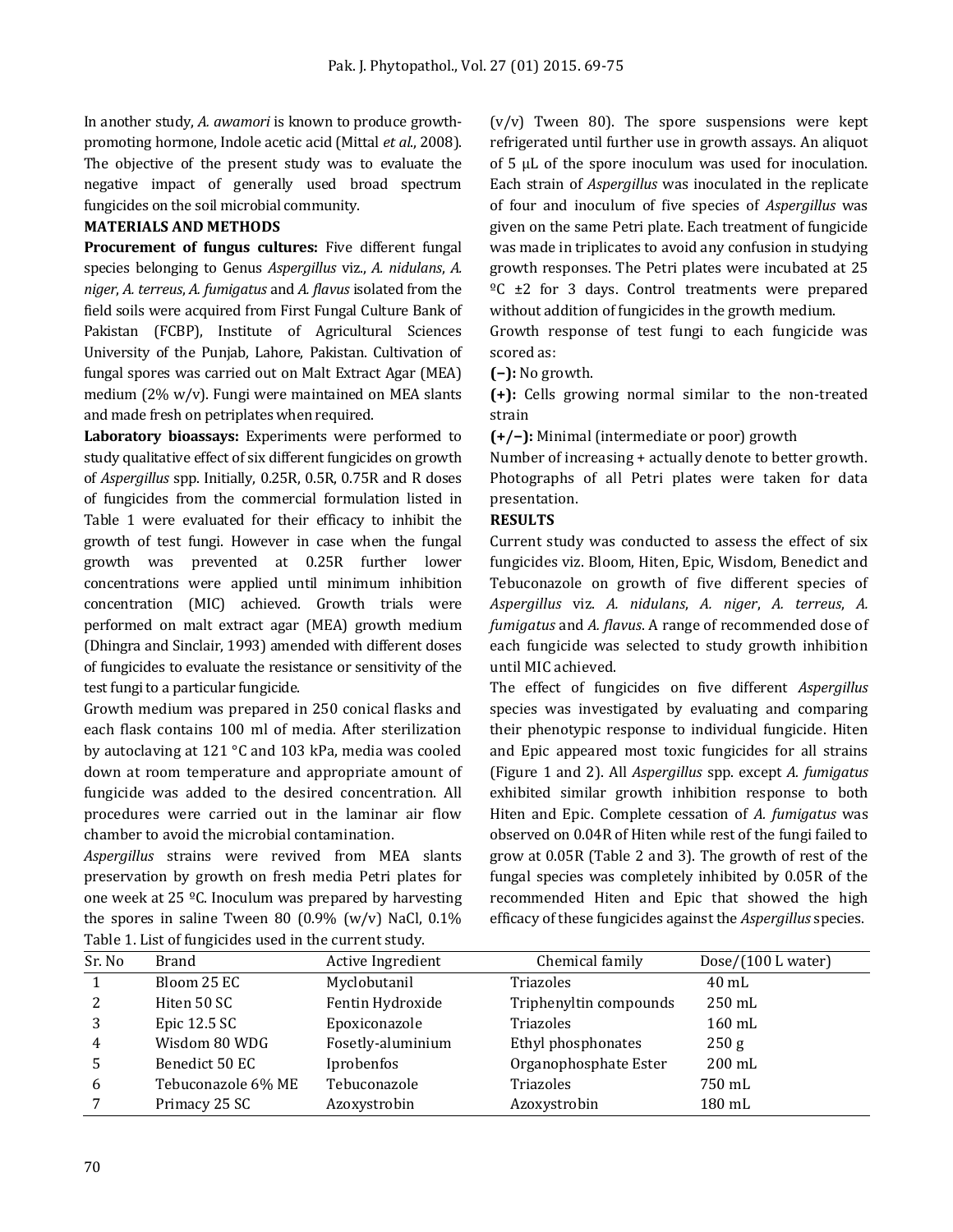

|  |  | Figure 1 & 2. Fungicidal effect of a) Hiten and b) Epic on growth of Aspergillus spp. |
|--|--|---------------------------------------------------------------------------------------|
|  |  |                                                                                       |

| Aspergillus strain |         | Dose of Hiten |         |           |                          |                          |  |  |
|--------------------|---------|---------------|---------|-----------|--------------------------|--------------------------|--|--|
|                    | Control | 0.01R         | 0.02R   | 0.03R     | 0.04R                    | 0.05R                    |  |  |
| A. nidulans        | $+ + +$ | $^{+++}$      | $+++$   | $++$      | $\ddot{}$                | $\overline{\phantom{m}}$ |  |  |
| A. niger           | $+ + +$ | $^{+++}$      | $+ + +$ | $++$      | $\ddot{}$                | $\overline{\phantom{0}}$ |  |  |
| A. terreus         | $+ + +$ | $^{+++}$      | $^{++}$ | $++$      | $\ddot{}$                | $\overline{\phantom{m}}$ |  |  |
| A. fumigatus       | $+ + +$ | $^{+++}$      | $++$    | $\ddot{}$ | $\overline{\phantom{m}}$ |                          |  |  |
| A. flavus          | $+ + +$ | $+ + +$       | $++$    | $\ddot{}$ | $\ddot{}$                |                          |  |  |

# Table 2. Growth responses of *Aspergillus* strains to the presence of Hiten.

Table 3. Growth responses of *Aspergillus* strains to the presence of Epic.

|                    | Dose of Epic |          |          |           |                          |                          |  |  |
|--------------------|--------------|----------|----------|-----------|--------------------------|--------------------------|--|--|
| Aspergillus strain | Control      | 0.01R    | 0.02R    | 0.03R     | 0.04R                    | 0.05R                    |  |  |
| A. nidulans        | $^{+++}$     | $^{+++}$ | $^{+++}$ | $\ddot{}$ | $\ddot{}$                | $\overline{\phantom{0}}$ |  |  |
| A. niger           | $^{+++}$     | $^{+++}$ | $+ + +$  | $\ddot{}$ | $\ddot{}$                |                          |  |  |
| A. terreus         | $+ + +$      | $^{+++}$ | $++$     | $++$      | $\ddot{}$                |                          |  |  |
| A. fumigatus       | $+ + +$      | $^{+++}$ | $++$     | $++$      | $\overline{\phantom{0}}$ |                          |  |  |
| A. flavus          | $+ + +$      | $+ + +$  | $++$     | $\ddot{}$ | $\ddot{}$                |                          |  |  |

The Fungal strains were considerably sensitive to Bloom but lesser than Hiten and Epic as they could not grow in the presence of 0.25R of recommended Bloom (Figure 3; Table 4)). Results of this study suggested that only one fourth of the recommended Bloom is enough to control the test soil fungi. Growth of the *Aspergillus* spp. was examined in the presence of Tebuconazole concentrations ranging from 0.25R to recommended Table 4. Growth responses of *Aspergillus* strains to the presence of Bloom.

dose or until complete growth inhibition was achieved. With the increasing concentration of fungicide from 0−100% of recommended dose, a gradual reduction in growth was observed. Complete growth arrest of the *A, niger, A. terreus, A. fumigatus* and *A. flavus* was recorded at 0.75R of Tebuconazole and that of the *A. nidulans* at recommended concentration of the same fungicide (Figure 4; Table 5).

|                    |          | Dose of Epic |         |           |           |                          |  |  |
|--------------------|----------|--------------|---------|-----------|-----------|--------------------------|--|--|
| Aspergillus strain | Control  | 0.01R        | 0.02R   | 0.03R     | 0.04R     | 0.05R                    |  |  |
| A. nidulans        | $^{+++}$ | $^{+++}$     | $+ + +$ | $++$      | $\ddot{}$ | $\overline{\phantom{a}}$ |  |  |
| A. niger           | $^{+++}$ | $^{+++}$     | $++$    | $++$      | $\ddot{}$ | $\overline{\phantom{0}}$ |  |  |
| A. terreus         | $^{+++}$ | $^{+++}$     | $++$    | $\ddot{}$ | $+/-$     | $\overline{\phantom{0}}$ |  |  |
| A. fumigatus       | $+ + +$  | $+ + +$      | $++$    | $++$      | $\ddot{}$ | $\overline{\phantom{a}}$ |  |  |
| A. flavus          | $+ + +$  | $+ + +$      | $++$    | $\ddot{}$ | $\ddot{}$ |                          |  |  |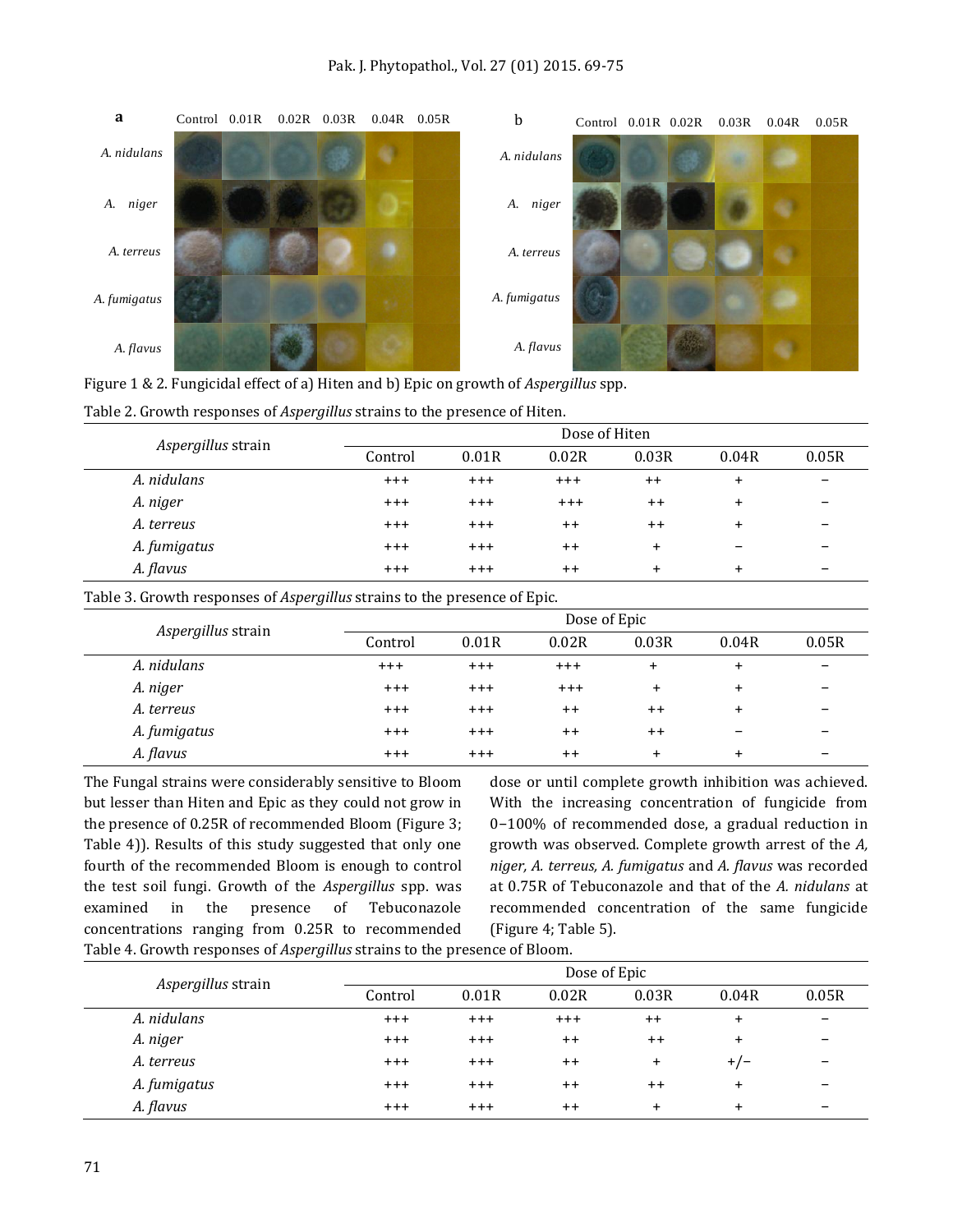

| Figure 3 & 4. Fungicidal effect of a) Bloom and b) Tebuconazole on growth of Aspergillus spp. |  |  |  |  |
|-----------------------------------------------------------------------------------------------|--|--|--|--|
|-----------------------------------------------------------------------------------------------|--|--|--|--|

|                    |          | Dose of Tebuconazole |           |                          |                          |         |  |  |
|--------------------|----------|----------------------|-----------|--------------------------|--------------------------|---------|--|--|
| Aspergillus strain | Control  | 0.01R                | 0.02R     | 0.03R                    | 0.04R                    | 0.05R   |  |  |
| A. nidulans        | $+ + +$  | $^{++}$              | $^{++}$   | $++$                     | $\overline{\phantom{m}}$ | $+ + +$ |  |  |
| A. niger           | $+ + +$  | $++$                 | $++$      |                          | $\overline{\phantom{m}}$ | $+ + +$ |  |  |
| A. terreus         | $^{+++}$ | $^{++}$              | $\ddot{}$ | $+/-$                    | $\overline{\phantom{m}}$ | $+ + +$ |  |  |
| A. fumigatus       | $+ + +$  | $^{++}$              | $\ddot{}$ |                          | $\overline{\phantom{m}}$ | $+ + +$ |  |  |
| A. flavus          | $+ + +$  | $++$                 | $\pmb{+}$ | $\overline{\phantom{a}}$ | $\overline{\phantom{m}}$ | $+ + +$ |  |  |

|  |  |  |  |  | Table 5. Growth responses of Aspergillus strains to the presence of Tebuconazole. |  |
|--|--|--|--|--|-----------------------------------------------------------------------------------|--|
|--|--|--|--|--|-----------------------------------------------------------------------------------|--|

Growth tests on revealed that *A. nidulans* and *A. terreus* were sensitive to 0.75R Benedict and Benedict above (Table 6). However *A. niger, A. fumigatus* and *A. flavus* when showed increased resistance to Benedict and growth for these strains was completely prohibited at the suggested dose of the fungicide (Figure 5). Inhibition of fungal growth by Wisdom was examined providing from one forth to full Table 6. Growth responses of *Aspergillus* strains to the presence of Benedict.

dose (250 g 100  $L$ <sup>1</sup> water) of Wisdom (Figure 6). Lack of growth inhibition even up to suggested concentration of Wisdom was recorded for all tested strains except *A. terreus*  (Table 7). The results showed unambiguously that Wisdom was not an efficient fungicide to control the fungi tested. *Aspergillus* strains were found to be resistant to recommended concentration of Primacy (Figure 7, Table 8).

|                    |          | Dose of Benedict |           |                          |                          |          |  |  |
|--------------------|----------|------------------|-----------|--------------------------|--------------------------|----------|--|--|
| Aspergillus strain | Control  | 0.01R            | 0.02R     | 0.03R                    | 0.04R                    | 0.05R    |  |  |
| A. nidulans        | $^{+++}$ | $++$             | $\pmb{+}$ | -                        | $\overline{\phantom{m}}$ | $+ + +$  |  |  |
| A. niger           | $+ + +$  | $+ + +$          | $\ddot{}$ | $\ddot{}$                | $\overline{\phantom{0}}$ | $^{+++}$ |  |  |
| A. terreus         | $^{+++}$ | $++$             | $\ddot{}$ | $\overline{\phantom{m}}$ | $\overline{\phantom{0}}$ | $^{+++}$ |  |  |
| A. fumigatus       | $+ + +$  | $++$             | $\ddot{}$ | $\ddot{}$                | $\overline{\phantom{0}}$ | $^{+++}$ |  |  |
| A. flavus          | $^{+++}$ | $+ + +$          | $\ddot{}$ | $\qquad \qquad -$        | -                        | $+ + +$  |  |  |

Table 7. Growth responses of *Aspergillus* species to the presence of Wisdom.

|                    |         | Dose of Wisdom |           |           |           |         |  |  |
|--------------------|---------|----------------|-----------|-----------|-----------|---------|--|--|
| Aspergillus strain | Control | 0.01R          | 0.02R     | 0.03R     | 0.04R     | 0.05R   |  |  |
| A. nidulans        | $+ + +$ | $^{++}$        | $++$      | $\ddot{}$ | $\ddot{}$ | $+++$   |  |  |
| A. niger           | $+ + +$ | $+ + +$        | $++$      | $\ddot{}$ | $\ddot{}$ | $+ + +$ |  |  |
| A. terreus         | $+ + +$ | $+ + +$        | $++$      | $\ddot{}$ | $+/-$     | $+ + +$ |  |  |
| A. fumigatus       | $+ + +$ | $++$           | $++$      | $\ddot{}$ | $\ddot{}$ | $+ + +$ |  |  |
| A. flavus          | $+ + +$ | $++$           | $\ddot{}$ | $\ddot{}$ | $\ddot{}$ | $+ + +$ |  |  |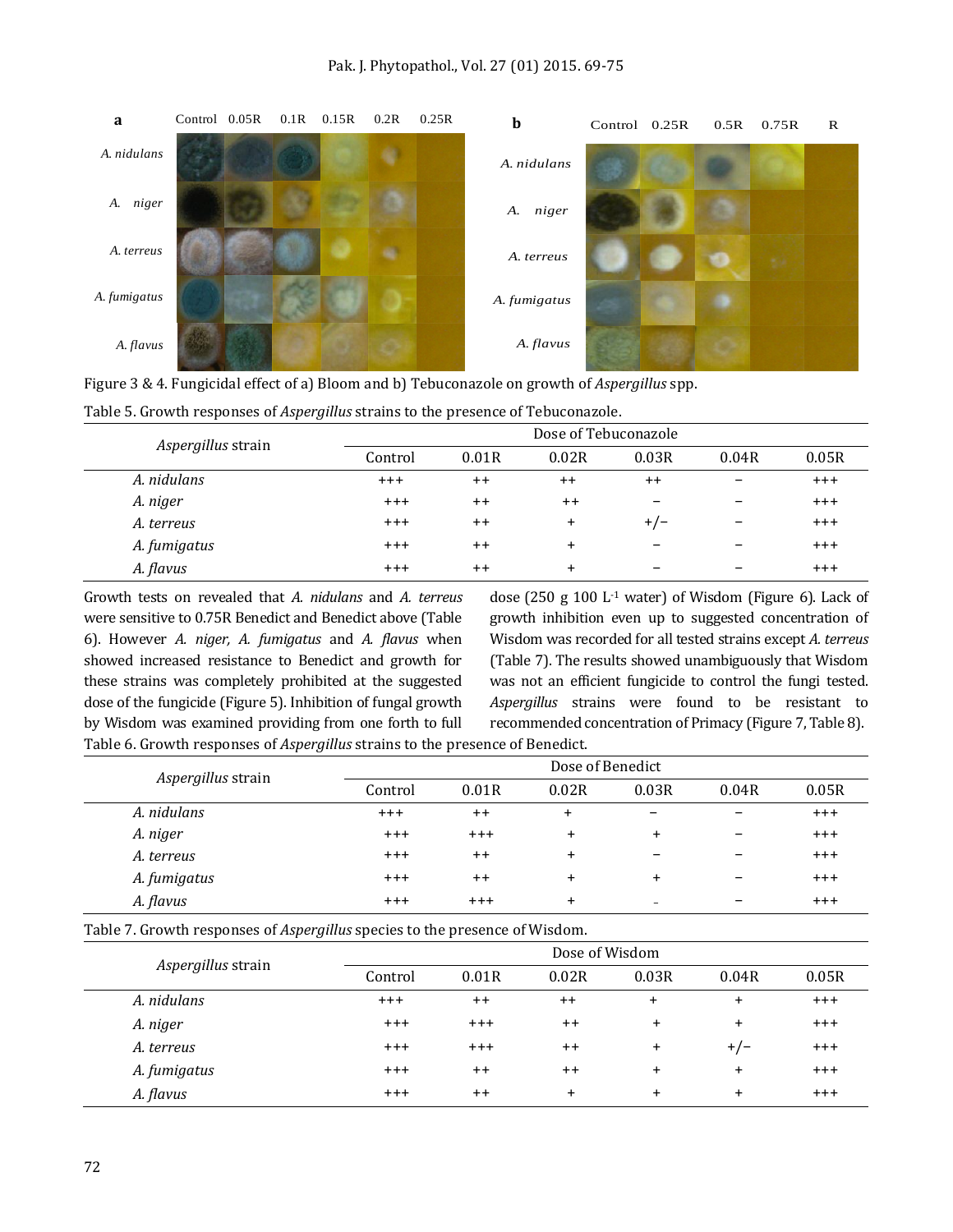

| Figure 3 & 4. Fungicidal effect of a) Benedict and b) Wisdom on growth of <i>Aspergillus</i> spp. |
|---------------------------------------------------------------------------------------------------|
| Table 8. Growth responses of <i>Aspergillus</i> strains to the presence of Primacy.               |

|                    |          |         | Dose of Primacy |       |       |
|--------------------|----------|---------|-----------------|-------|-------|
| Aspergillus strain | Control  | 0.25R   | 0.5R            | 0.75R | R     |
| A. nidulans        | $^{+++}$ | $++$    | $++$            | $++$  | +     |
| A. niger           | $+ + +$  | $+++$   | $+ + +$         | $++$  | $++$  |
| A. terreus         | $+ + +$  | $+++$   | $++$            | $++$  | $\pm$ |
| A. fumigatus       | $+ + +$  | $+ + +$ | $+ + +$         | $++$  | $\pm$ |
| A. flavus          | $+ + +$  | $+ + +$ | $++$            | $+$   | +     |



Figure 7. Fungicidal effect of Primacy on growth of *Aspergillus* spp.

#### **DISCUSSION**

The present study was designed to delve deeper into the crucial environmental and agriculturally important practice of using pesticides. A modest level of productivity and exploration has been achieved on several aspects of extensive use of pesticides and their effect on soil microorganisms when seven fungicides viz. Wisdom, Tebuconazole, Bloom, Benedict, Epic, Primacy and Hiten were tested against five different species of *Aspergillus* namely *A. nidulans*, *A. niger*, *A. terreus*, *A. fumigatus* and *A. flavus*. The results of current study

present a comprehensive overview of the negative effects of fungicides on growth of commonly found soil fungi. Wisdom Benedict and Primacy inhibited or reduced to a great extend the growth of strains when used according to their recommended dose. However Tebuconazole controlled fungal growth at 0.75R and Bloom at 0.25R. Most deleterious results were observed in case of Hiten and Epic fungicides where minimum fungal growth inhibition concentration was just 0.05R of the suggested dose.

Fungicides are mostly studied for their positive role in agriculture by discussing their role to control fungal pathogens (Saladin *et al.,* 2003). However awareness regarding the detrimental impacts of chemical fungicides increased as they are reported to enhance plant defenses by producing phytoalexin synthesis, stimulate synthesis of phenolic compounds, cell wall lignification (Awmack and Leather, 2002),  $CO<sub>2</sub>$  assimilation, photosynthetic efficiency that strongly inhibits biomass production and growth rates (Untiedt and Blanke, 2004).

During a study using fungicides benomyl, captan and chlorothalonil, it was observed that soil microbial diversity, activity and nitrogen dynamics is badly affected by applying these fungicides [\(Chen](http://www.sciencedirect.com/science/article/pii/S0038071701001316) *et al.,* 2001). The inhibitory effects of some pesticides on non-target organisms have already been confirmed (Rodriguez and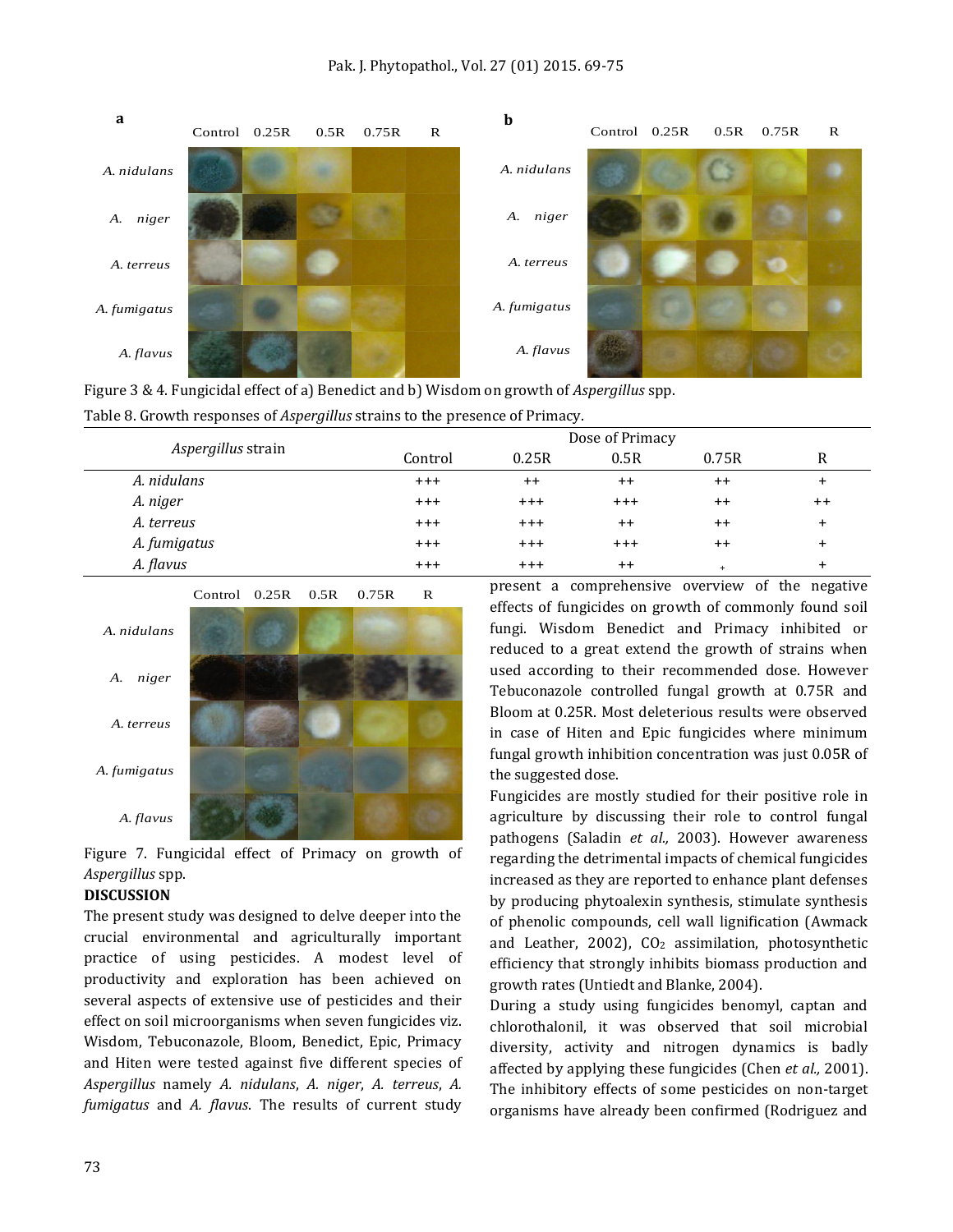Curl, 1980). Incidences of *F. oxysporum, A. flavus* and some other pathogens were decreased after application of some chemicals to the field soil and growth media (Das *et al*., 2003; Tubajika and Damann, 2002).

Presently, diverse activity of different fungicides could be attributed to various active ingredients in them. So far, Fosetyl aluminium is the organic phosphate compound and active ingredient of Wisdom. The antifungal activity of Fosetyl aluminium has been previously reported against number of biotrophs and nectrotrophs. The antifungal activity appears to be based on its phosphate compound (Fenn and Coffey, 1984) that probably act systematically by inhibiting spore germination and by blocking mycelial growth and spore production. Tebuconazole, Bloom, and Epic belong to Triazole group. Trizole has been reported to interfere with sterol biosynthesis that results in insufficient availability of ergosterol in fungi. Insufficiency of ergosterol in fungal membranes likely to disturb membrane functions including activity of membrane-bound enzymes and proper synthesis of new hyphal cell walls. Consequently, severe effects of Triazol on the development of hyphal and haustorial structures possibly lead to reduced growth of fungi (Han *et al*., 2006). Even though different Triazole fungicides have a similar mechanism of action, they may show marked differences in their activity against different fungal pathogens. The considerable antifungal activity of Benedict is due to Iprobenfos (active ingredient), that was reported to act against fungi by inhibiting the synthesis of phopholipids (Roberts and Hutson, 1999). Fentin hydroxide in Hiten is known to inhibit oxidative phophorylation and ATP synthesis in fungi (FRAC, 2006).

The inherent toxicity of fungicides against the fungi probably catalyzes the production of highly reactive hydroxyl radicals, which can subsequently damage lipids, proteins, DNA and other biomolecules along with inhibition in sterol synthesis. Alterations in the conformational structure of nucleic acids and proteins likely to interfere in oxidative phosphorylation and osmotic balance along with inhibition in normal functioning of enzymes. Therefore, exposure of the cells to elevated levels of hydrogen peroxide resulted in increase in protein and proline contents that may facilitate in metabolization of reactive oxygen species in peroxysomes (Ercal *et al*., 2001).

## **CONCLUSION**

It is concluded from the present study that recommended doses of fungicides have detrimental effects on soil fungal population and their activities and ultimately result in loss of soil fertility.

## **REFERENCES**

- Akhtar, M.W., D. Sengupta, A. Choudhury. 2009. Impact of pesticides use in agriculture: their benefits and hazards. Interdiscip. Toxicol*.,* 2: 1-12.
- Awmack, C.S., S.R. Leather. 2002. Host plant quality and fecundity in herbivorous insects. Ann. Rev. Entomol., 47: 817-844.
- Bunce, R.G.H., D.C. Howard, C.J. Barr, R.C. Cummins, D. French. 1994. Botanical diversity in British hedgerows. In: N. Boatman (Ed.), Field Margins: Integrating Agriculture and Conservation, pp. 43- 52.
- [Chen,](http://www.sciencedirect.com/science/article/pii/S0038071701001316) S.K., [C. A. Edwards, S. Subler.](http://www.sciencedirect.com/science/article/pii/S0038071701001316) 2001. Effects of the fungicides benomyl, captan and chlorothalonil on soil microbial activity and nitrogen dynamics in laboratory incubations. [Soil Biol. Biochem.](http://www.sciencedirect.com/science/journal/00380717) [33:](http://www.sciencedirect.com/science/journal/00380717/33/14) 1971-1980.
- Chiocchio, V., N. Venedikian, A.E. Martinez, A. Menendez, J.A. Ocampo and A. Godeas. 2000. Effect of the fungicide benomyl on spore germination and hyphal length of the arbuscular mycorrhizal fungus *Glomus mosseae*. Int. Microbiol*.*, 3: 173- 175.
- Das, A.C., A. Chakravarty, P. Sukul and D. Mukherjee. 2003. Influence and persistence of phorate and carbofuran insecticides on microorganism in rice field. Chemosphere, 53: 1033-1037.
- Dhingra, O. D., J.B. Sinclair. 1993. Basic Plant Pathology Methods. CRC Press, Inc. of Boca Raton, Florida. pp. 335.
- Ercal, N., O. H. Gurer and B.N. Aykin. 2001: Toxic metals and oxidative stress part I: Mechanisms involved in metal induced oxidative damage. Curr. Topics Med. Chem., 1: 529-539.
- Fenn, M. E. and M.D. Coffey. 1984. Studies on the *in vitro* and *in vivo* antifungal activity of fosetyl-Al and phosphorous acid. Phytopathology 74: 606-611.
- Fungicides Resistance Action Committee (FRAC), 2006. FRAC CODE LIST 1: Fungicides sorted by FRAC Code.
- [Gujar, P.D., K.P. Bhavsar, J.M. Khire. 2013. Effect](http://www.ncbi.nlm.nih.gov/pubmed/23355258)\_of phytase from *[Aspergillus](http://www.ncbi.nlm.nih.gov/pubmed/23355258) niger* on plant growth and mineral [assimilation](http://www.ncbi.nlm.nih.gov/pubmed/23355258) in wheat (*Triticum aestivum* [Linn.\) and](http://www.ncbi.nlm.nih.gov/pubmed/23355258) its potential for use as a soil [amendment.](http://www.ncbi.nlm.nih.gov/pubmed/23355258) J. Sci. Food Agric., 93: 2242-2247.
- Han, Q.M., Z.S. Kang, H. Buchenauer, L.L. Huang, J. Zhao.